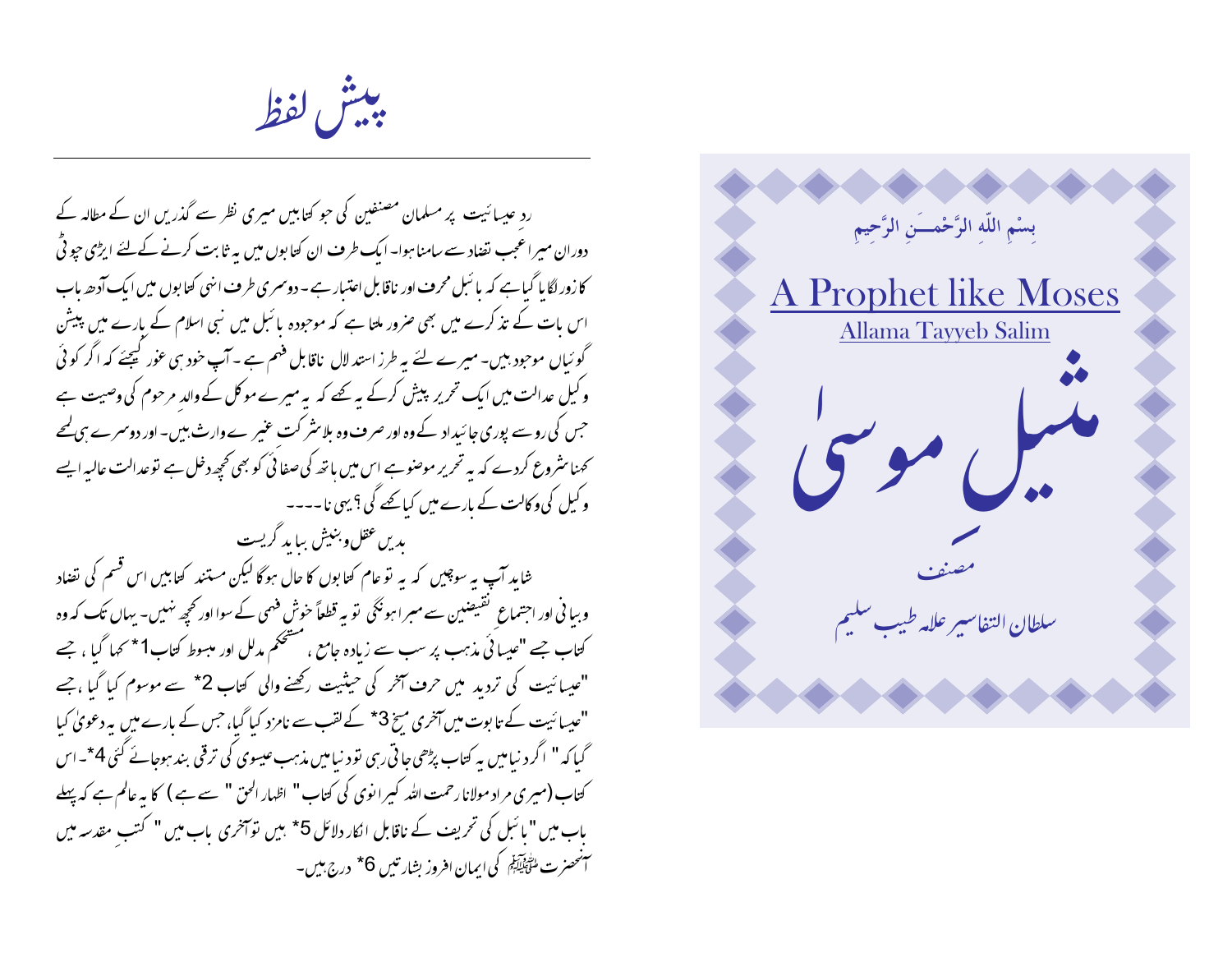مثبل موسیٰ

"خداوند تیراخدا تیرے لئے تیرے ہی درمیان سے یعنی تیرے ہی سائیوں میں سے میری مانند ایک نبی برپا کرے گا۔ تم اس کی سننا۔۔۔۔۔ میں ان کے لئے ان بی کے سِائیوں میں سے تیمری ما نند ایک نبی بریا کروں گا اور اپنا کلام اس کے منہ میں ڈالوں گا او رحبو کحچھ میں اسے ضمم دوں گا وہی وہ ان سے کھے گا۔اور حو کوئی میری ان با توں کو حن کووہ میرا نام لے کر کھے گا نہ سنے تومیں ان کا حساب اس سےلوں گا۔"

(توريت مثريف كتاب استشارر كوع18 آيت 18,18,19)-

پہ ہیں توریت سثر یف کے وہ الفاظ حوموصنوع بحث ہیں۔حبووجہ نزاع ہیں۔آخران آپات کامصداق کون بیں؟ کیا پینمبر اسلام نہیں ؟ آپ بنی اسرائیل کے " بعائیوں " بنی اسماعیل میں سے تھے ۔آپ جناب موسیٰ کی "ما نند " تھے ۔ اسٰی کی طرح صاحب کتاب وصاحب سنٹر یعت تھے ۔آپ جناب موسیٰ کی طرح صاحب سیف بھی تھے - دو نوں نے عروات میں حصہ لیا۔ آپ کو بھی جناب موسیٰ کی طرح اپنے وطن کو خیبر باد کھنا پڑا۔ جناب موسیٰ نے حس شہر کو ہجرت کی اس کا نام مدیان (یا مدائن ) تعااور حس شہر کی طرف جناب نبی اسلام نے ہجرت کی اس کا نام مدینہ تھا۔ شہروں کے ناموں کی مماثلت اس بات کی عماری کرتی ہے کہ آپ ہی متنیلِ موسیٰ بیں۔

سمخر مسیحی حصرات کے پاس مندرجہ بالادلائل کا کبا حواب ہے ؟ بالکل سیدھا۔ سادہ ساء کہ مندرجہ بالا تستریح کی تائید نہ نو توریت کامتن کرتاہے نہ سیاق وسباق - ہر مصنف کو اپنے الفاظ کے معانی متعین کرنے کا پورا پوراحق حاصل ہے اور توریت سثر یف کامصنف ان الفاظ کووہ معانی نہیں پہناتا حبواس کے معترضین پہناتے ہیں۔ نہ ہی یائبل کے دوسرے جصے اس تاویل کی تائید کرتے ہیں۔ نہ جناب مسح نے ان الفاظ کے یہ معانی سمجھے نہ آپ کے حواریوں نے اور نہ ہی آپ کے جمعصروں نے۔

تحریف کے موصنوع پر میں کحچھ لکھنے کا ارادہ رکھتا ہوں۔ اگر زندگی نے وفا کی اور مصر وفیات نے فرصت دی توانشاءاللہ آپ کی نظروں سے راقم کی کوئی تحریر گذرے گی۔ سمر دست یا ئبل کا ایک حوالہ میں نے زیر بحث لانے کی کوشش کی ہے جس کے بارے میں مسلمان حصرات کا خیال ہے کہ وہ انھھرت کے بارے میں پیش گوئی ہے اور مسحیوں کا کھنا ہے کہ جناب مسح کے بارے میں ہے ۔ میں اس مسئلے کو سلجیانے میں کس حد تک کامیاب ہوا ہوں اور <sub>ک</sub>ماں تک میں نے انصاف کا دامن تعامے رکھاہے۔آپ کوفیصلہ کرناہے۔حقیر سی کوشش حاصر خدمت ہے۔

سليم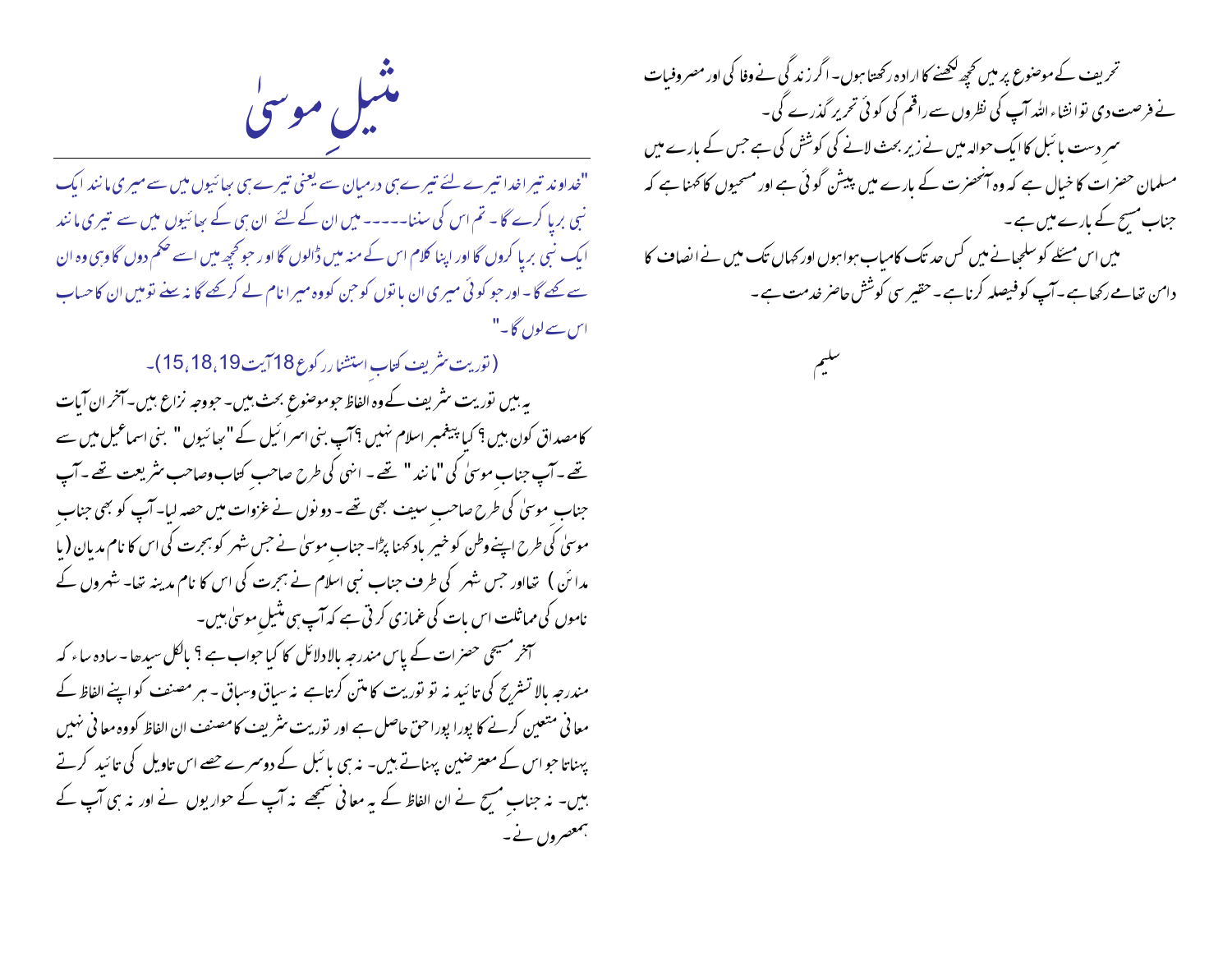جب صورت حال بہ ہو تو تائید یا تردید سے پیشتر اور موالفت یا مخالفت سے پہلے کیوں نہ ایک ایک لفظ کا بغور مطالعہ کرلیا جائے - اس مطالعے کے دوران ہم ایک اصول نہ بھولیں - حس طرح قرآن مجید اپنامسفر خود ہے اسی طرح یا ئبل بھی اپنی مفسر حود ہے ۔اسے اپنی مدد کے لئے برآمد کی ہو ئی بيساكھىيوں كى قطعاً كوئى صرورت نہيں ، چاہےوہ كتنى خوبصورت كيوں نہ ہوں۔

اول۔ آپَے سب سے پہلے ان الفاظ پر عور کریں" تیرے ہی درمیان سے یعنی تیرے ہی ہجائیوں میں سے " سوال ہہ ہے کہ "تیرے ہعائیوں " سے کون مراد ہے ؟ بنی اسماعیل یا بنی اسرائیل ؟ اولاً نو ان الفاظ " تیرے ہی جائیوں میں سے " کی تستریح اس حوالے میں ، عسرا فی زبان میں ،حود موحود ہے ۔" تیرے ہی درمیان سے۔" اس صریح وصاحت کے بعد کسی اسام کا امکان ہی نہیں رہتا۔ لیکن حیونکہ "تیرے ہی درمیان سے " کے الفاظ نوریت کے سامری نسخہ اور اعمال الرسل (رکوع 3 آیت 22 رکوع 7آیت 37)۔ میں نہیں پائے جاتے۔اس لئے بار بار یہ بات دہرائی جاتی ہے کہ " تیرے بھائیوں " سے مراد بنی اسماعیل ہیں۔لیکن کیا ہہ سچ ہے ؟اگر کسی نے اتنی زحمت گوارا کرلی ہو تی کہ پوری یا ئبل نودر کنار پوری نوریت نوایک طرف اگر صرف استشنا کی کتاب ہی کا مطالعہ کرلیا ہوتا اور ان تمام حوالحات پر عوْر کرلیا ہوتا حن میں لفظ" ہجا ئی "استعمال ہوا ہے تو اس قسم کی علط فہمی یا خوش فہمی کا شکار ہونے سے پچ گئے ہوتے ۔ استشنا کی کتاب میں لفظ " بھا ئی" سمختلف تراکیب کے ساتھ مندرجہ ذیل مقامات پر استعمال ہواہے ۔

استشنار کوع 1 آیت 16 : اُسی موقع پر میں نے تہارے قاضیوں سے تاکیداً پہ کہا کہ تم اپنے ہعائیوں کے مقدموں کو سننا پر خواہ سائی ہعائی کامعاملہ ہو یا پردیسی کا تم ان کا فیصلہ الصاف کے بیاتھ کرنا۔"

استشنار کوع 1 آیت 28 : <u>"ہمارے بیائیوں نے</u> تو یہ بتا کر ہماراحوصلہ توڑدیاہے کہ وہاں کے لوگ ہم سے بڑے بڑے اور کمپے ہیں۔"

استشنار کوع 2 آیت 4: " نوان لوگوں کو تاکید کردے کہ تم کو<u>بنی عیسو تہارے ہیائی</u> حوشعیر میں رہتے بیں ان کی سمرحد کے پاس سے ہوکر گزر ناہے اور وہ تم سے ہراساں ہوں گے سو تم حوب احتیاط ركھنا۔"

استشنار کوع 2آیت 8: "سوہم اپنے سائیوں بنی عیسو کے پاس سے حوشعیر میں رہتے ہیں کہ کترا کر میدان کی راہ سے ایلات اور عصیون جا بر ہوتے ہوئے گزرے۔" استشنار کوع 3آیت 18 :" تم سب جنگی مرد مسلح ہو کر اپنے ہعائیوں بنی اسرائیل کے آگے آگے بار چلو۔" استشنار کوع 3 ٓیت 19 تا 20: " سوپہ سب تہارے ان ہی شہروں میں رہ جائیں حومیں نے تم کو دیّے ہیں تاوقیتکہ خداوند تہارے ہبائیوں کوچین نہ بُختے جیسے ہم کو بخشا۔" استشنار کوع10 آیت 9 :" لاوی کو کو ئی حصہ پامیراث اس کے ہپائیوں کے ساتھ نہیں ملی۔" استشنار كوع 13 آيت 6: " اگر تيرا سا ئي يا تيري مال كا بيڻا يا تيرا بيڻا يا بيٹي يا تيري ہم آعوش بيوي یا تیر ادوست حس کو تواپنی جان کے برابر عزیزرکھتاہے ۔" تجھے سٹرک کی دعوت دیں تو قطعاً قبول بڼه کرنا-" استشنار کوع 15 آیت 2:" اگر کسی نے اپنے پڑوسی کو تحچھ قر <sub>م</sub>ش دیا ہو تووہ اسے چھوڑدے اور <u>اپنے</u> پڑوسی یا بھائی سے اس کامطالبہ نہ کرے۔" استشنار کوع 15 آیت3:" <u>پردیسی</u> سے نواس کامطالبہ کرسکتاہے پر حو<sup>کج</sup>چہ تیرا تیرے ہائی پرآتاہے اس کی طرف سے دست بردار ہوجانا۔" استشنار کوع 15 آیت 7:" حبوملک خداوند تیبراخدا تجھ کودیتا ہے اگراس میں کھمیں تیبرے پپانگوں کے اندر تیرے ہیائیوں میں سے کوئی مفلس ہو تواپنےمفلس ہیائی کی طرف سے نہ اپنادل سخت کرنا اور په سي اپني مٹھي بند کرلينا-" استشنار کوع 15 آیت 9: " خبر دار تیرے مفلس سائی کی طرف سے تیری نظر بد ہوجائے۔" استشنار کوع 15 آیت 11:" تواپنے ملک میں <u>اپنے سائی</u> یعنی کنگالوں اور محتاحوں کے لئے اپنی مٹھی كحصلى ركحينا -" استشنار کوع 15 آیت12:" اگر تیرا کوئی سائی خواه وه <u>عمرانی مرد</u> ہو یا<u>عمرانی عورت</u> تیرے ہاتھ بكە-----"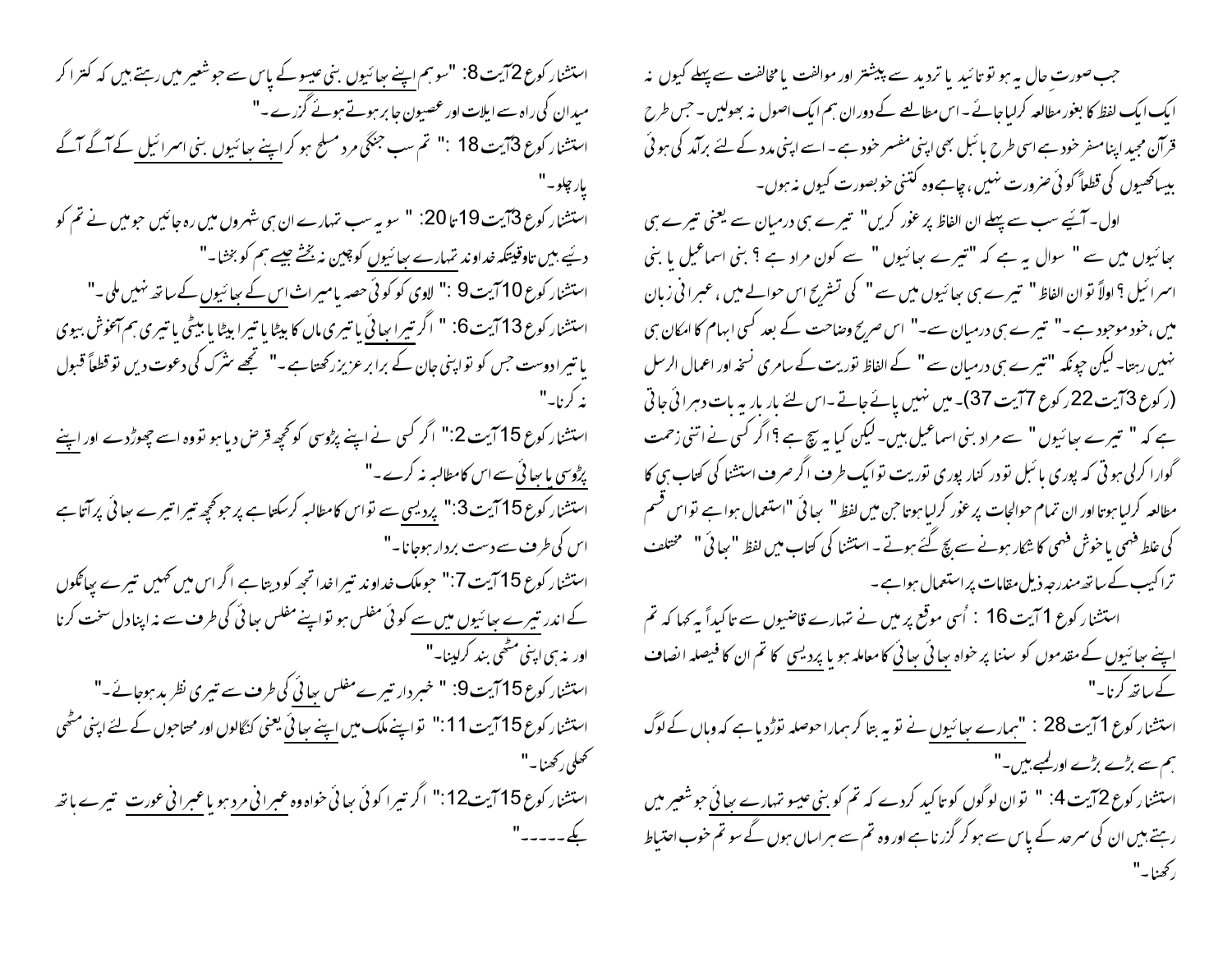استشنار کوع 23 آیت 7:" نو کسی <sub>ل</sub>وومی سے نفرت نہ کرنا کیونکہ وہ <u>تیرا سائی ہ</u>ے ۔" استشار کوع23 آیت19:" تو<u>اپنے بھائی</u> کوسود پر قرص نہ دینا۔" استشار کوع 23 آیت 20'" تو پردیسي کوسود پر قرص دے تودے پر اپنے سائی کوسود پر قرص نہ دینا-" استشنار کوع 24 آیت 7:" اگر کوئی شخص <u>اپنے اسمرا <sup>ئی</sup>لی سائیوں میں سے</u> کسی کو غلام بنائے۔۔۔ تومار ڈالاجائے۔" استشنار کوع 24آیت10:" حب تواپنے سائی کو محچہ قرص دے نو گرو کی چیز لینے کواس کے گھر میں نہ گھسنا۔" استشنار کوع 24 آیت14:" تواپنےغریب اور محتاج خادم پر ظلم نہ کرناخواہ وہ تیرے ہعائیوں میں سے ہوخواہ ان پردیسیوں میں سے حو تیر ے ملک کے اندر تیری بستیوں میں رہتے ہیں۔" استشنار کوع 25 آیت 3:" وہ اسے چالیس کوڑے لگائے ، اس سے زیادہ نہ مارے تا نہ ہو کہ اس سے زیادہ کوڑے سے <u>تیرا بھائی</u> تجھ کوحقیر معلوم ہونے لگے۔" استشنار کوع 25 آیت 5 تا 9 :" اگر کئی <u>سائی</u> مل کر ساتھ رہتے ہوں اور ایک ان میں سے بے اولاد مرجائے تواس اس مرحوم کی بیوی کسی اجنبی سے بیاہ نہ کرے بلکہ اس کے شوہر کا ہیا ئی اس کے یاس جا کر اسے اپنی بیوی بنالے اور شوہر کے سائی کا حوحق ہے وہ اس کے ساتھ ادا کرے اور اس عورت کا حو پہلا بچہ ہووہ اس آدمی کے مرحوم سائی کے نام کا کہلائے ۔۔۔۔میرا دیور اسرائیل میں اپنے بعا ئی کا نام بحال کرنے سے الکار کرتا ہے۔۔۔حوآدمی اپنے بعا ٹی کاٹھرآباد نہ کرے۔" استشنار کوع 28 آیت 54:" اس کی بھی اپنے سائی اور اپنی ہم آعوش بیوی اور اپنے باقی ماندہ بجوں كى طرف برى نظر ہو گى۔" استشنار کوع 32 آیت 50'" اسی پہاڑ پر جہاں تو ( موسیٰ ) وفات یائے ،وفات یا کراپنے لوگوں میں شامل ہو، جیسے تیبرا سائی بارون ہور کے پہاڑ پر مرااور اپنے لوگوں میں جاملا۔" استشنار کوع 33 آیت 16:" ان سب کے اعتبار سے یوسف کے سمر پر یعنی اسی کے سمر کے چاند پر ح<u>واپ</u>نے ہ<u>عائیوں سے جدارہا بر</u> کت نازل ہو۔"

ہجا ئی نہیں اپنے او پر حاکم نہ کرلینا۔" استشنا رکوع 17 آیت 20" اس کےدل میں عرور نہ ہو کہ وہ اپنے پہائی<u>وں</u> کو حقیر بانے اور ان احکام سے نہ تو دہنے نہ بائیں مڑے تا کہ <u>اسرائیلیوں</u> کے درمیان اس کی اور اس کی اولاد کی سلطنت مدت تک رہے ۔" استشنار کوع 18 آیت 2، 1:" لاوی کاہنوں کو۔۔۔ان کے سائیوں کے ساتھ میراث نہ ملے۔ استشنا رکوع 18 آیت7:" اپنے سب لاوی سائیوں کی طرح حووہاں خداوند کے حصور کھڑے رہتے بیں وہ بھی خداو ند اپنے خدا کے نام سے خدمت کرے۔" استشنار کوع 18 آیت15:" خداوند تیرے لئے تیرے ہی درمیان سے یعنی تیرے ہی ہیائیوں سے میری مانندایک نبی برپا کرے گا۔" استشنار کوع 18 آیت 18:" میں ان کے لئے <u>ان ہی کے سائیوں</u> میں سے تیمری ما نند ایک نبی برپا كرويًا -" استشنار کوع 19 آیت 18 تا 19:" اگروہ گواہ جھوٹانگلے اور اس نے اپنے سائی کے خلاف جھوٹی گواہی دی ہو نوحوحال اس نے اپنے سائی کا کرناچاہا تعاوی تم اس کا کرنا۔" استشنار کوع 20 آیت 8:" فوجی حکام لوگوں کی طرف مخاطب ہوکر ان سے یہ بھی ٹھمیں کہ حو شخص ڈرپوک اور کچے دل کا ہو اپنے گھر کو لوٹ جائے تا نہ ہو کہ اس کی طرح اس کے سائیوں کا حوصلہ بھی ٹوٹ جائے۔" استشنار کوع 22 آیت1 تا4:" تواپنے سائی کے بیل یا بھیڑ کو بھٹکتی دیکھ کراس سے روپوشی نہ کرنا بل*کہ صرور* تواس کے اپنے سائی کے پاس پہنچادینا۔اور اگر <u>تیرا سائی</u> تیرے نزدیک نہ رہتا ہویا تواس سے واقف نہ ہو نو نواس جا نور کو اپنے گھر لے آنا اور وہ تیرے پاس رہے جب تک تیر ا سا ئی اس کی تلاش نہ کرے۔ تب تواسےاس کو دےدینا۔ تواس کے گدھے اور اس کے کپڑے سے بھی ایسا ہی کرنا۔ عرّ ص حو تحچیہ تیبرے سائی سے تھوپا جائے اور تحجہ کو ملے تو اس سے ایسا ہی کرنا اور رو پوشی نہ کرنا- نواپنے سا ٹی کا گدھا یا بیل راستہ میں گراہوادیکھ کراس سے روپوشی نہ کرنا-"

استشنار کوع 17 آیت15 : " تواپنے سائیوں میں سے کسی کواپنا بادشاہ بنانا اور پردیسی کوحو تیرا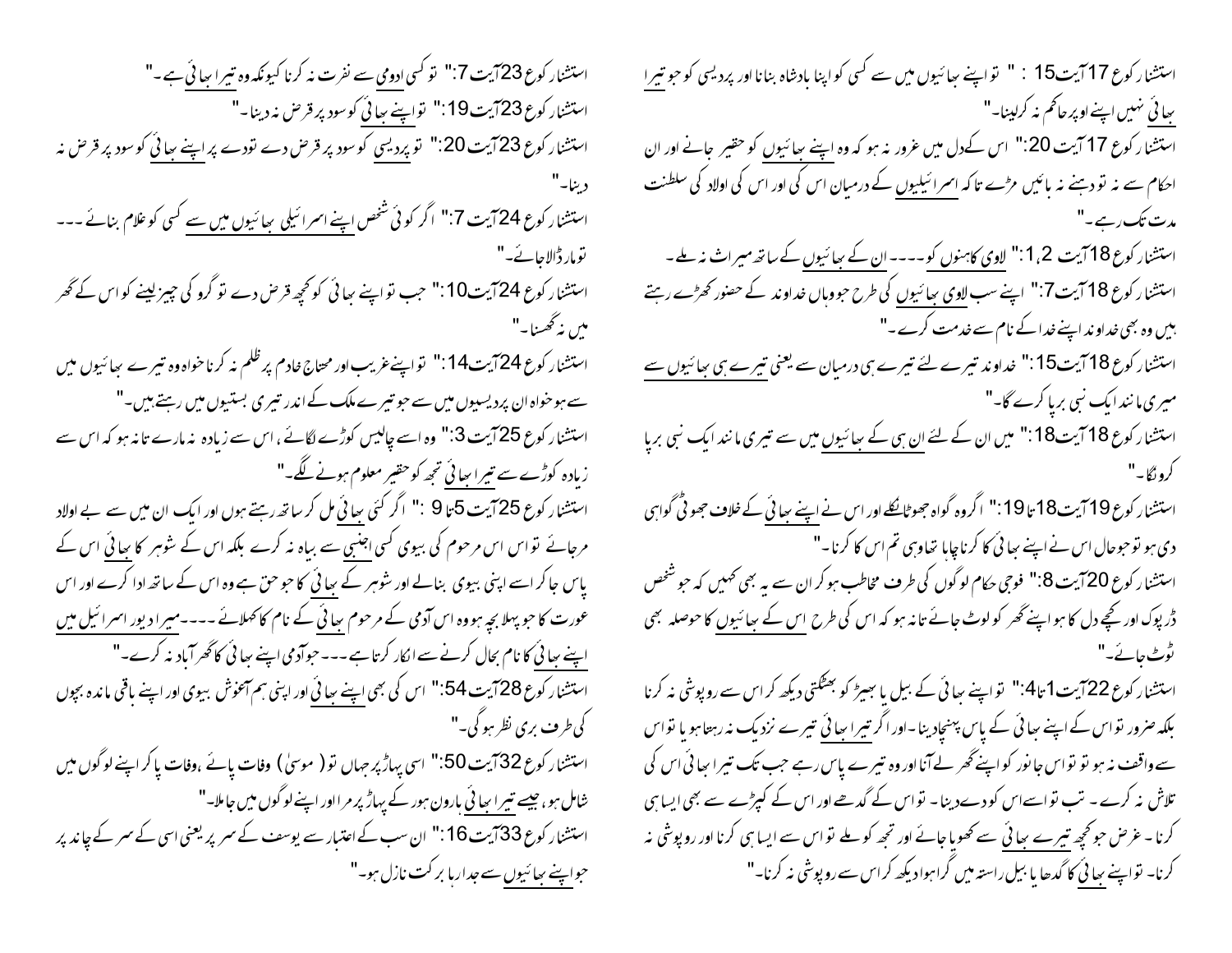استشنار كوع 33 آيت 24:" سمثر سم اولاد سے مالامال ہو۔ وہ اپنے سائیوں كامقىول ہو۔" مندرجہ بالاحوالحات کے مطالعے سے قارینئن پر یہ بات اظہر من الشمس ہوچکی ہو گی کہ اگرچہ استشنا کا مصنف لفظ " ہجا ئی " تحم وبیش 48 مر تبہ استعمال کرتاہے لیکن ایک دفعہ بھی اسے بنی اسماعیل کے لئے استعمال نہیں کرتا۔ایسے حالات میں " ہجائی " سے بنی اسماعیل مراد لینا حق وانصاف کاحون کرنے کے مترادف ہو گا۔

دوم - اب دوسرے جملے پر عوْر کیجئے -" میری ما نند ایک نبی برپا کرے گا -" سمیری ما نند ایک نبی برپا کروں گا۔" "میری مانندیا تیری مانند " سے کیامراد ہے ؟اس سے پہلے کہ ہم ان الفاظ کامفهوم صمجھنے کی کوشش کریں کیا یہ مناسب نہ ہوگا کہ ہم وہ اصول پھر دہرالیں جس کا ذکر پہلے کیاجاجکا ہے کہ ہر مصنف کو اپنے الفاظ کا مفہوم متعین کرنے کا پورا بوراحق پہنچتا ہے اور بائبل اپنی مفسر خود ہے۔ توآیَّے پھر پائبل سے ان الفاظ کےمعا نی متعین کریں۔اسی استشنا کی کتاب کے آخری پاب میں مرقوم ہے کہ اگر چہ جناب موسیٰ کی وفات کو کافی عرصہ گزر جکا ہے لیکن" اس وقت سے اب تک بنی اسرائیل میں کوئی نبی موسیٰ کی مانند حس سے خداوند نے روبرو باتیں کیں نہیں اٹھا۔ اور اس کو خداوند نے ملک مصر میں فرعون اور اس کے سب خادموں اور اس کے سارے ملک کے سامنے سب نشانوں اور عجیب کاموں کے دکھانے کو بھیجتا تھا۔ یوں موسیٰ نے سب اسرائیلیوں کے سامنے زور آور باتھ اور بڑی ہیبت کے کام کر دکھائے ( توریت سٹریف کتاب استشا رکوع 34 آیت

پہلی بات حس کا تذکرہ ان آبات میں کیا گیا ہے یہ ہے کہ "موسیٰ کی مانند " نبی کی توقع " بنی اسرائیل " میں سے تھی ۔ حس وقت استشنا کا آخری باب قلمبند کیا گیا اگرچہ اس وقت جناب موسیٰ کی وفات کو احیا خاصاوقت گزرجیا تھالیکن پھر بھی منتیل موسیٰ کی آہد کے منتظر تھے ۔ اور منتیل موسیٰ کو بنی اسرائیل سے آنا تھا۔ اور منٹیل موسیٰ اس وقت تک بنی اسرائیل میں سے مبعوث نہیں ہوا تھا۔ لوگ پھر بھی توقع لگائے بیٹھے رہے کہ وہ بنی اسرا ئیل میں سے آئے گا۔ کسی کو دور کی بھی نہ سوجھی کہ کھتا "بارو ، آؤ بنی اسماعیل کے پاس چلیں۔ ان سے معلوم کریں کہ آبادہ نبی آجکا ہے یا نہیں ۔ کیونکہ

بنی اسماعیل ہی تو ہمارے بعائی بیں۔ کیونکہ انہوں نے کسجی" تیرے ہعائیوں" کا مطلب بنی اسماعیل نہ سمجا۔ اس لئے اس قسم کی حرکت بھی نہ کی۔ دوسری بات - حس کاتذ کره مندرجه بالاآبات (استشنار کوع 34آیت 1 تا 12) میں کیا گیا ہے اس بات کی تسٹر بح ہے کہ مٹیل موسیٰ سے کیامراد ہے ؟ایسے دعویدار میں کن یا توں کا ہوناصروری ہے ؟ وہ کیا سٹر ائط ہیں ؟ وہ کونے نشانات ہیں ح<sub>بی سے</sub> ہم اس کی نشاند <sub>ک</sub>ی کرسکیں ؟ ان آیات میں دو خصوصیات کا ذکر ہے ۔ نمبر ایک خداسے رو بر پاتیں کرے 7\* نمبر دووہ معمِزات دکھائے۔ حب ہم قرآن مجید کامطالعہ کرتے ہیں تو ہمیں محسوس ہوتاہے کہ اللہ جل شانہ نے آنحصرت سے رو برو کلام نہیں کیا بلکہ حببرا ئیل فرشتہ کے ذریعے اپنا کلام بھیجا۔ اس طرح کلام بلاواسطہ نہیں رہتا بلکہ بالواسطہ ہوجاتا ہے ۔ اس سلسلے میں بخاری سثریف کی اس حدیث کا تذکرہ خالی ازدلچیپی نہ ہوگا جس میں نزول وحی اور کیفیت وحی کاذ کر ہے بخاری کے الفاظ بیہ بیں۔

عن عائشہ رضی الله عنها ان الحارث بن ہشام رضی الله عنہ سال رسول الله صلى الله وسلم فقال يا رسول الله كيف يا تيك الوحى فقال ورسول الله صلى الله عليه وسلم احياناً ياتى مثل صلصة الجرس وهو اشد على فيفصر عنى وقدوعيت عنه ما قال نواحياناً يتمثل لى الملك رجالاً فيكلمي فاعي مايقول قالت عاشة رضى الله عنها ولقد راية ينزل عليه الوحى في اليوم الشديد البرد فيفضم عنه وان جبينه ليفصد عر قاً

(حصرت عايشہ سے روايت ہے كہ حارث بنِ ہشام نے رسول مُتَّاَيَّاتِهُمْ سے پوجِيا " يارسول الله آپ پر وحی کس طرح آتی ہے ؟آپ اُنٹی اِیکس نے فرمایا کہجی تومیرے پاس وحی مثل گھنٹی کی آواز کے آتی ہے اور تمام وحیوں میں ( یہ قسم وحی کی ) مجھ پر زیادہ دشوار ہے۔ پھر یہ کیفیت مجھ سے دور ہوجا تی ہے کہ فرشِفْہ نے حوکھچھ کھا اسے اخذ کرچکتا ہوں۔ اور کسجی فرشتہ میرے سامنے آدمی کی صورت بن کرآتا ہے اور مجھ سے کلام کرتا ہے حو کچھ وہ کھتاہے اس کو میں حفظ کرلیتا ہوں ۔" حصرت عائشہ فرما تی بیں " بے ننگ میں نے سخت سمر دی والے دن میں آپ پروحی اترتے ہوئے دیکھی اور ( یہ دیکھا کہ اس وقت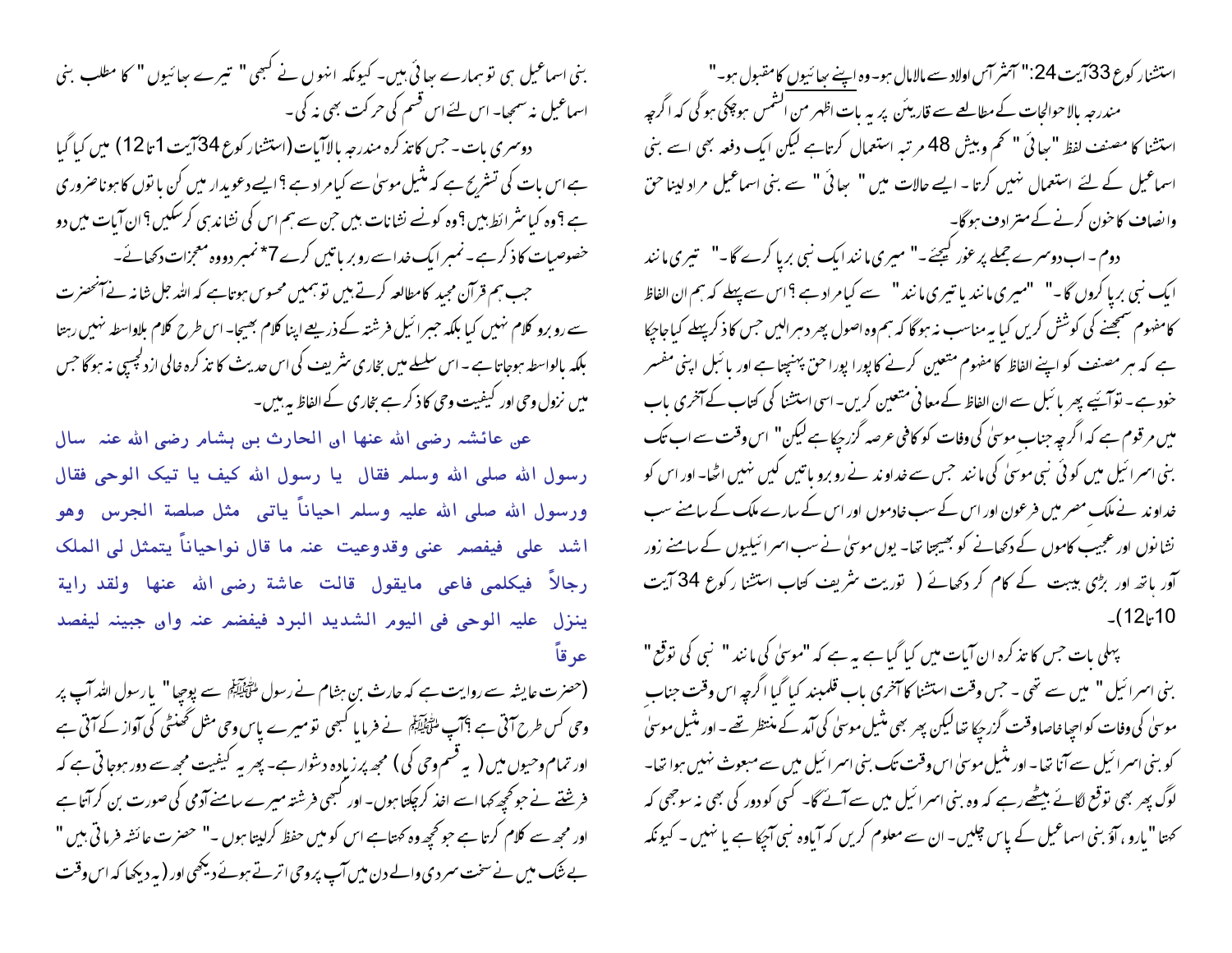آپ کی پیشانی سے پسینہ بہنے لگتا تھا 8\* ﴾ اس روایت میں ٹھمیں بھی خدا کے آنحصرت التَّقِيلَةً صلى ہے رو برو کلام کرنے کا کوئی ذکر نہیں۔

اس کے برعکس حب ہم انجیل سٹریف کی طرف آتے ہیں توانجیل سٹریف بہ مطابق راوی حصرت یوحنا کی پہلی ہی آیت میں ان الفاظ کا سامنا ہوتاہے کہ " ابتدا میں کلام میں تعا۔ کلام خدا کے ساتھ تھا۔" (رکوع 1 آیت 1) ۔ یونانی زبان کے الفاظ "پروس ٹون تھیون" کامطلب ہے "کلام خدا کے روبرو تھا ، بالمشافسہ تھا۔ <sup>4</sup>\* پھر اسی انجیل میں بہ بھی مرقوم ہے "خدا کو کسی نے کسجی نہیں دیکھا۔ اکلوتا بیٹاحو باپ کی گود میں ہے اسی نے ظاہر کیا" ( رکوع 11یت 18) بالاثانی بیٹاحس کے باپ سے بہت گھرے مراسم ہیں۔10 \*۔

دوسری سٹرط حبومنٹیل موسیٰ کے لئے بیان کی گئی تھی یہ تھی کہ وہ نبی صاحبِ معجزات ہوگا۔ جناب مسیح کے بارے میں ہم جانتے ہیں کہ عہد جدید میں قدم قدم پر ان کے معجزات اور خارق العادت اعمال کا ذکر ہے اور قرآن مجید بھی ان معجزات کاموید ہے ۔لیکن جب ہم قرآن مجید کی طرف اس عرص سے متوجہ ہوتے ہیں کہ نبی اسلام کے معجزات کے بارے میں کحچھ معلوم کریں تو ہماراسامنا اس قسم کی آبات سے ہوتا ہے:

> سوره بنى اسمرا نَبِل آيت 59 مَنَعَنَا أَن تُوْسِلَ بِالآيَاتِ إِلاَّ أَن كَذَّبَ بِهَا الأَوَّلُونَ ترحمہ: اور ہم نےموقوف کیں نشانیاں بھیجنی کہ اگلوں نے ان کوجھٹلایا ) 11\*

سوره العام آيت 37 وَقَالُواْ لَوْلاَ نُزِّلَ عَلَيْهِ آيَةٌ مِّن رَّبِّهِ قُلْ إِنَّ اللَّهَ قَادِرٌ عَلَى أَن يُنزِّل آيَةً وَلَـــكنَّ أَكْثَرَهُمْ لاَ يَعْلَمُونَ

ترحمہ : اور کھتے ہیں کیوں نہیں اتری اس پر کحچھ نشا فی اس کے رب سے ؟ تو کھہ اللہ کو قدرت ہے کہ اتارے کحچھ نشا نی ولیکن ان بهتوں کو سمجھ نہیں)۔

سوره العام آيت 110 وَأَقْسَمُواْ بِاللَّهِ جَهْدَ أَيْمَانِهِمْ لَئِن جَاءتْهُمْ آيَةٌ لَّيُؤْمِنُنَّ بِهَا قُلْ إِنَّمَا الآيَاتُ عِندَ اللّهِ وَمَا يُشْعِرُكُمْ أَنَّهَا إِذَا جَاءتْ لاَ يُؤْمِنُونَ

ترحمہ : اور قسمیں کھاتے بیں اللہ کی تاکید سے کہ اگر ان کو ایک نشا نی پہنچے البتہ اس کو مانیں ۔ توکہہ نشا نیاں نواللہ کے پاس بیں۔اور تم مسلمان کیاخبر رکھتے ہو کہ حب وہ آویں کی نوبیہا نیں گے )

سوره اعراف آيت 203 وَإِذَا لَمْ تَأْتِهِم بِآيَةٍ قَالُواْ لَوْلاَ اجْتَبَيْتَهَا قُلْ إِنَّمَا أَتَّبِعُ مَا يوحَى إِلَيَّ من رَبِّي ترحمہ : اور حب نولے کر نہ جاوے ان پاس کو ئی آیت تھمیں تحچھ جپانٹ کیوں نہ لایا؟ نؤ تھہ میں چلتا ہوں اسی پر حبو صحم آوے مجھ کومیرے رب سے )۔ سوره يونس7يت20 وَيَقُولُونَ لَوْلاَ أُنزِلَ عَلَيْهِ آيَةٌ مِّن رَّبِّهِ فَقُلْ إِنَّمَا الْغَيْبُ لِلّهِ فَانْتَظِرُواْ إِنِّي مَعَكُم مِّنَ الْمُنتَظرينَ ترحمہ: اور کھتے ہیں ، کیوں نہ اتری اس پر ایک نشا فی اس کے رب سے سو تو کہہ کہ چھپی بات اللہ ہی جانے سور راہ دیکھومیں تہارے ساتھ راہ دیکھتا ہوں)۔ سورەرىرتايت7: وَيَقُولُ الَّذِينَ كَفَرُواْ لَوْلآَ أُنزِلَ عَلَيْهِ آيَةٌ مِّن رَّبِّهِ إِنَّمَا أَنتَ مُنذِرٌ وَلِكُلِّ قَوْم هَاد ترجمہ : اور کھتے ہیں منکر کیوں نہ اتری اس پر کوئی نشا نی اس کے رب سے ؟ تو توڈر سنانےوالاہے اور ہر قوم کوہواہے راہ بتانےوالا۔ سورەرىمىرايت27: وَيَقُولُ الَّذِينَ كَفَرُواْ لَوْلاَ أُنزِلَ عَلَيْهِ آيَةٌ مِّن رَّبِّهِ قُلْ إِنَّ اللّهَ يُضِلُّ مَن يَشَاء وَيَهْدي إِلَيْه مَنْ أَنَابَ ترجمہ : اور کھتے ہیں منکر ، کیوں نہ اتری اس پر کوئی نشا فی اس کے رب سے ہمحمہ اللہ بچلاتا ہے جس کو چاہے اور راہ دیتا ہے اپنی طرف اس کوحور حبوع ہوا)۔ سوره عَمَدِوت آيت 50وَقَالُوا لَوْلَا أُنزِلَ عَلَيْه آيَاتٌ مِّن رَّبِّهِ قُلْ إِنَّمَا الْآيَاتُ عِندَ اللَّه وَإِنَّمَا أَنَا نَذِيرٌ مُّبِينٌ تر حمہ : اور کچتے ہیں کیوں نہ اتری اس پر کچھ نشانیاں ؟اس کے رب سے توکہہ نشانیاں ؟اس کے رب سے نوکھہ نشا نیاں توہیں اختیار میں اللہ کے اور میں تو یہی سناد سے والاہوں کھول کر۔

مندرجہ بالاحوالجات کے علاوہ قرآن مجید میں اور بھی بیشمار آبات ہیں جن میں بار بار بہ کہا گیا ہے کہ آنھھزت معجزات دکھانے کے لئے نہیں آئے۔آپ خودسی اندازہ لگائیے کہ توریت کی اس آیت کے *جس میں م*وعود نبی کے لئے صاحب معجزات ہونا *مثر ط* ہے آنحصرت کس طرح مصداق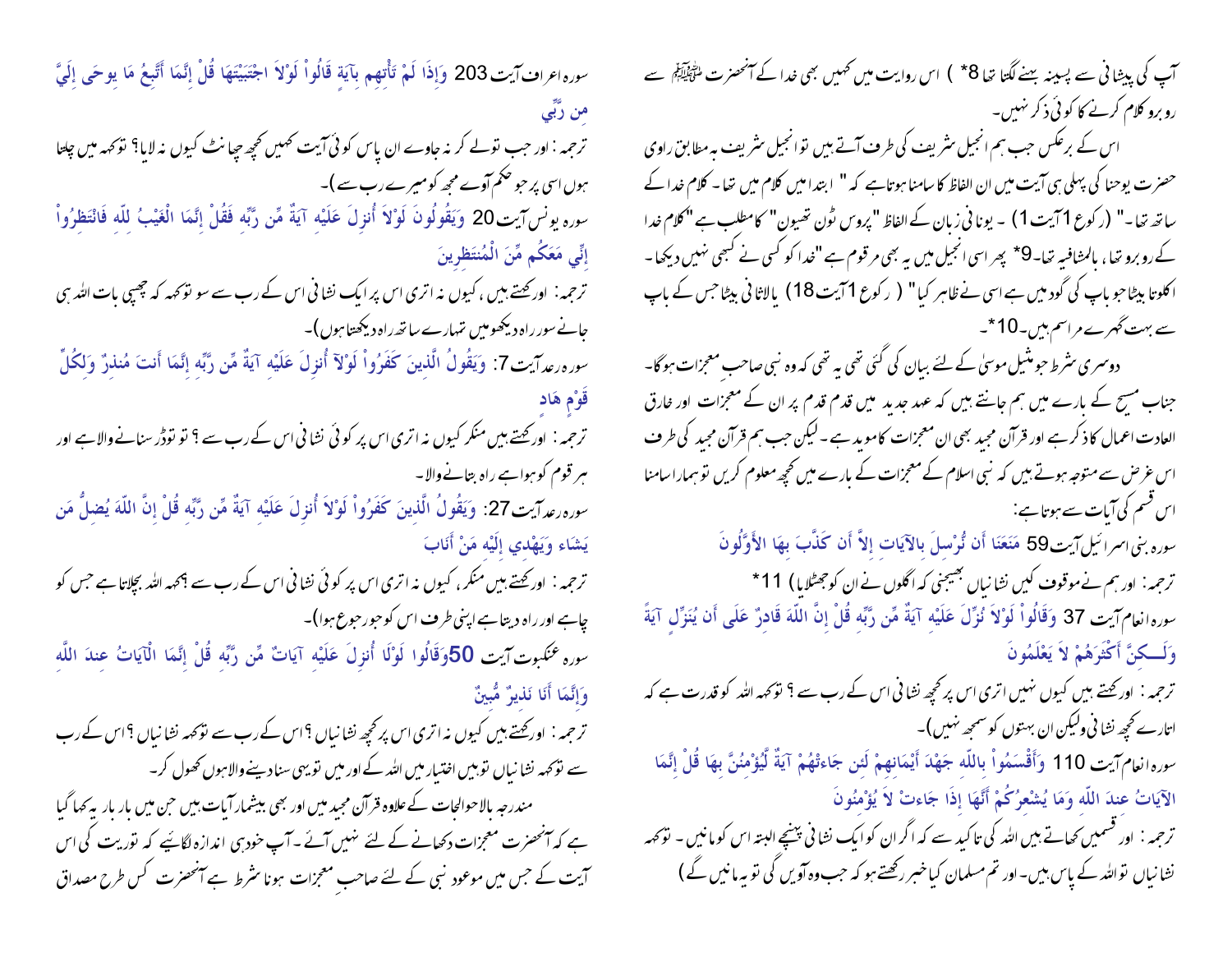"ہمیرودیس بادشاہ نے اس کا (یعنی مسیح کا ) ذکر سنا کیونکہ اس کا نام مشور ہو گیا تھا اور اس نے کہا کہ یوحنا ببتسمہ دینے والامر دوں میں سے حی اٹھاہے کیونکہ اس سے معجزے ظاہر ہوتے تھے۔مگر بعض کھتے تھے کہ ایلیاہ ہے اور بعض یہ کہ نبیوں میں سے کسی کی ما نند ایک نبی ہے۔" انجيل سثريف به مطابق حصرت ركوع 8آيت 27 تا 28: "بھر یسوع (جناب مسج) اور آپ کے شاگرد قبیصر بہ فلپی کے گاؤں میں چلے گئے اور راہ میں اس نے اپنے شاگردوں سے بہ پوجیا کہ لوگ مجھے کیا کہتے بیں ؟ انہوں نے حواب دیا کہ یوحنا بپتسمہ دینے والا اور بعض ایلیاہ اور بعض نبیوں میں سے کوئی ۔ انجيل سثريف به مطابق حصرت لوقار كوع 77يت 16 : " حب آپ نے ایک مر دہ زندہ کیا توسب پر دہشت حیا گئی اور وہ خدا کی تہجید کرکے کھنے لگے کہ ایک بڑا نبی ہم میں بریا ہوا ہے اور خدا نے اپنی امت پر توجہ کی ہے ۔" انجيل مثريف به مطابق حصرت لوقار كوع 77يت39: "آپ کی دعوت کرنےوالا فریسی پہ دیکھ کراپنے جی میں کھنےاگا کہ اگر پہ شخص نبی ہوتا نوجا نتا کہ حواسے چھوٽی ہےوہ کون اور کیسی عورت ہے کیونکہ وہ بد چلن ہے۔" انجيل سثريف به مطابق حصرت لوقار كوع 9آيت 8: "بعض کھتے تھے کہ یوحنا مر دوں میں سے حی اٹھا ہے اور بعض یہ کہ ایلیاہ ظاہر ہوا ہے اور بعض یہ کہ قدیم نہبوں میں سے کوئی حی اٹھاہے۔" انجيل مثريف به مطابق حصرت يوحنار كوع 4آيت 19 : سامری عورت نے جناب مسیح سے کہا اے مولامجھے معلوم ہوتا ہے کہ آپ نو نبی بیں۔" انجيل سثريف به مطابق حصرت يوحنار كوع 6آيت 14 : پس حبومعمزہ حبناب مسح نے دکھا ماوہ لوگ آپ کو دیکھ کرکھنے لگے حبو نسی د نیامیں آنے والا تعا فی الحقیقت  $"$ ے۔" انجيل سثريف به مطابق حصرت يوحنار كوع 7آيت 40: "پس بھیڑ میں سے بعض نے یہ باتیں سن کرکھا بے شک یہی وہ نبی ہے۔"

ہوسکتے ہیں جبکہ قرآن مجید آپ سے نہ صرف کسی قسم کامعجزہ منسوب نہیں کرتا بلکہ آپ سے معجزات سمرزد ہونے کی بھی تردید کرتاہے۔ سوم۔ تیسری سرط یہ تھی کہ پیش گوئی کامصداق "نبی " ہوگا۔معترضین پہ کہتے ہیں کہ حپونکہ مسیحی حصرات جناب مسیح کوخدااور ابن خدامانتے ہیں۔اس لئے وہ تواس پیش گوئی کامصداق ہو ہی نہیں سکتے۔ البتہ جناب نبی اسلام صرور اس کے مصداق ہیں۔ کیونکہ آپ نبی تھے۔ پہلی بات نو بہ ہے کہ قرآن مجید جناب مسح کی نبوت کامعترف اور موید ہے ۔ دوسرے رہ گیا عہد جدید یعنی انجیل سٹریف توآئیے دیکھیں اس کے مطابق جناب مسیح نبی تھے یا نہیں۔ اس سلسلے میں ہم تین یا توں کی تحقیق کریں گے۔ نمبرایک-آمالوگ آپ کو نبی سمجھتے تھے یا نہیں ؟ نمبر دو-آیاآپ کے حواری آپ کو نبی سمجھتے تھے یا نہیں ؟ نمبر تین-آیاجناب مسج خود اپنےآپ کو نبی سمجھتے تھے یا مہیں ؟ پہلے۔ کیالوگ آپ کو نبی سمجھتے تھے یا نہیں ؟ انجيل سثريف به مطابق راوي حصرت متى ركوع 16 آيت 13 تا 14 ∶ "حب یسوع (یعنی سید ناعیسیٰ) قبیصر یہ فلپی کے علاقہ میں آئے توآپ نے اپنے شاگردوں سے یہ پوچیا کہ لوگ ابن آدم کو کیاکھتے ہیں ؟ انہوں نے کہا بعض یوحنا بپتسمہ دینے والاکھتے ہیں ۔ بعض ایلیاہ بعض یرمیاہ یا نبیوں میں سے کوئی۔" الجيل سثريف به مطابق حصرت متى ركوع 21 آيت 11: "بھیڑکےلوگوں نےکہا یہ گلیل کے ناصرۃ کا نبی یسوع (سید ناعیسیٰ) ہے۔" انجيل سثريف به مطابق حصرت متى ركوع 21 آيت 46: " وہ اسے (یعنی جناب مسح ) پکڑنے کی کوشش میں تھے لیکن لوگوں سے ڈرتے تھے کیونکہ وہ اسے نبی حانتے تھے۔" انجيل سرْيف به مطابق حصرت مرقس ركوع 6آيت 14 تا 15: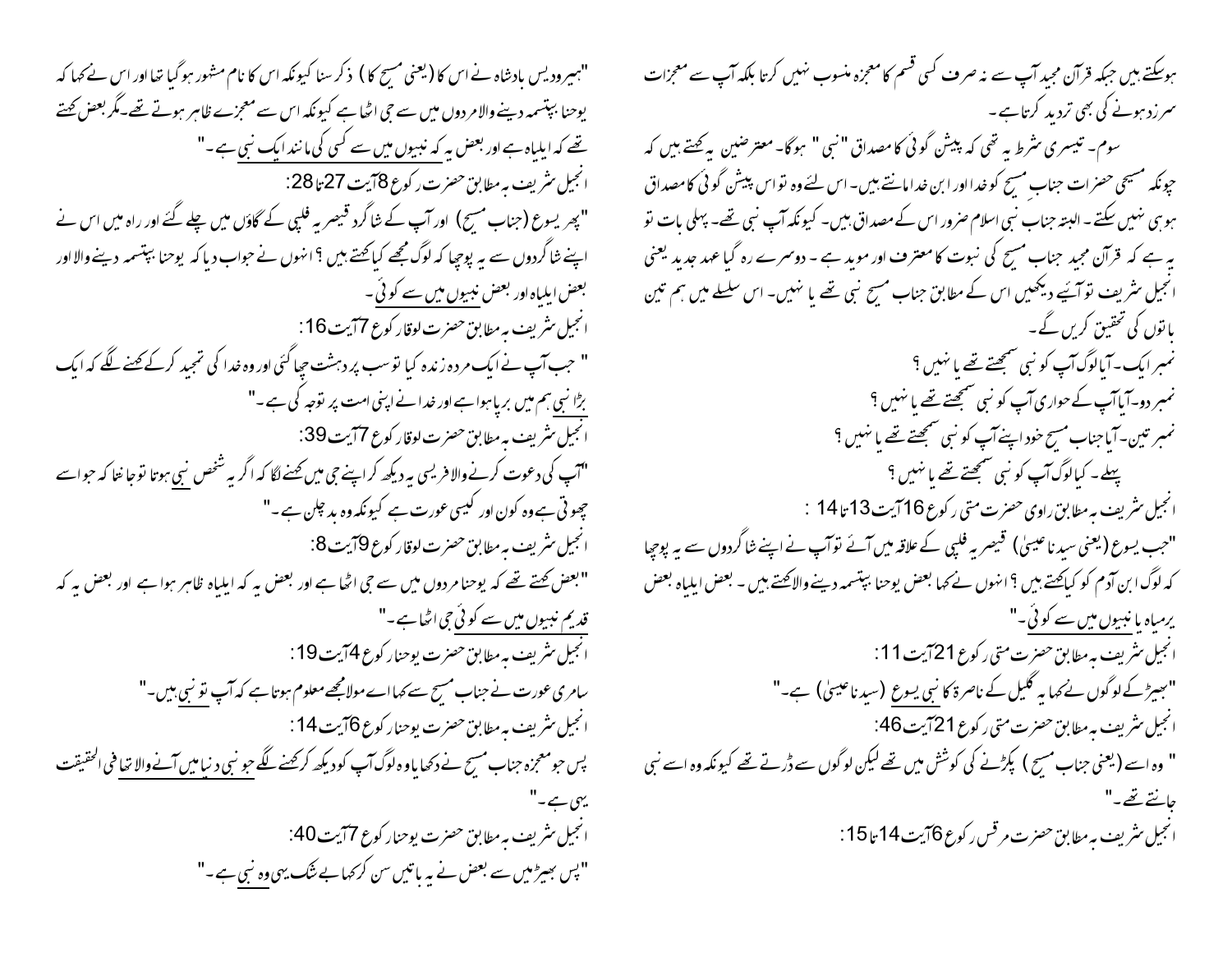"اے پرشکم؛ اے پروشکم؛ نوحو نبیوں کو قتل کرتی اور حو تیرے پاس بھیجے گئے ان کو سنگسار کرتی ہے ؛ کتنی بار میں نے چاپا کہ حس طرح مرغی اپنے بچوں کو پروں تلے جمع کرلیتی ہے اسی طرح میں بھی تیرے لڑکوں کوجمع کرلوں مگر تم نے نہ چاہا۔" انجيل سريف به مطابق حصرت لوقار كوع 13 آيت 33 تا 34 : "مجھے آج اور کل اور پرسوں اپنی راہ پر چلنا صرور ہے کیونکہ ممکن نہیں کہ نبی پروشلم سے باہر ہلاک ہو۔ اے پروشکم ؛اے پروشکم ؛ نوحو نبیوں کو قتل کرتی ہے اور حو تیرے پاس بھیجے گئے ان کو سنگسار کرتی ہے کتنی ہی بار میں نے چابا کہ حس طرح مرغی اپنے بچوں کو پروں تلے جمع کرلیتی ہے اسی طرح میں بھی تیرے بچوں کو جمع کرلوں مگر تم نے نہ چاہا۔ اب آخر میں اس بات پر بھی عوْر کرلیں کہ آیا تھمیں واضح الفاظ میں کھا گیا ہے کہ جناب موسیٰ گی پیش گوئی کےمصداق جناب مسیح تھے یا یہ صرف ہمارااستدلال واستنتاج ہے ۔ پہلے۔ کیالوگ آپ کو *جن*اب موسیٰ کی پیش گوئی کامصداق سمجھتے تھے یا مہیں ؟ انجيل مثريف به مطابق حصرت يوحنار كوع 1 آيت 45: "فلپس نے نتن ایل سے مل کر اس سے کہا جس کاذ کر موسیٰ نے توریت میں اور نبیوں نے کیا ہے وہ ہم کومل گیا ہے۔وہ یوسف کا بیٹا یسوع ناصری ہے۔ انجيل سثريف به مطابق حصرت يوحنار كوع 6آيت 14 : " پس حبومعجزہ اس نے دکھا یاوہ لوگ اسے دیکھ کرکھنے لگے حبو نبی د نبامیں آنے والا تھا فنی الحقیقت یہی الجيل مثريف به مطابق حصرت يوحنار كوع 44 يت 40: "پس بھیڑ میں سے بعض نے یہ باتیں سن کر کہا بے ننگ یہی وہ نبی ہے۔" دوسرے۔ کیاحواری آپ کواس پیش گوئی کامصداق من<u>تحتے تھے</u> ؟ انجيل مثريف كتاب اعمالرسل ركوع 3 آيت 11 تا 26: پطرس کی شہادت " حبن با نوں کی خدا نے سب نبیوں کو زبانی پیشتر خبر دی تھی کہ اس کامیج د کھ اطحا ئیگا وہ اسی نے اسی طرح پوری کیں۔۔۔۔چنانچہ موسیٰ نے کہا کہ خداوند خدا تہارے سائیوں میں

انجيل سثريف به مطابق حصرت يوحنار كوع 77يت52: "انہوں نے اس کے ( نیکدیمس کے ) حبواب میں <sub>ک</sub>ما تو بھی گلیل کا ہے ؟ تلاش کر اور دیکھ کہ گلیل میں سے کوئی نبی بریا نہیں ہونے کا۔" انجيل سثريف به مطابق حصرت يوحنار كوع 9آيت 17: انہوں نے پھر اندھے سے کہا کہ اس کے حق میں کیاکھتا ہے ؟اس نے کہاوہ نبی ہے۔" دوسرے۔ کیاحواری آپ کو نبی سمجھتے تھے یا نہیں ؟ انجيل مثريف به مطابق حصرت لوقار كوع 24 آيت 19 : اماؤس کو جاتے ہوئے دو شاگرد جنہیں جناب مسح اٹھنے کے بعد ملے ۔ آپ نے ان سے پوچیا کیا ہوا؟ انہوں نے آپ سے کہا یسوع ناصری (یعنی سید ناعیسیٰ) کا ماحرا حوضدااور ساری امت کے نزدیک کام اور كلام ميں قدرت والا نبى تھا-" تیسرے۔ کیاجناب مسح خود اپنےآپ کو نبی سمجھتے تھے ؟ انجيل س<sub>ى</sub>رىيت بەمطابق *حصرت متى ر*كوع13 آيت 57 : " یسوع نے ان سے کہا نبی اپنےوطن اور اپنے گھر کے سوااور کھمیں بے عزت نہیں ہوتا۔" انجیل سریف به مطابق حصرت مرقس رکوع 6آیت 4: سید نامسج نے ان سے کہا نبی اپنے وطن اور اپنے رشتہ داروں اور اپنے گھر کے سوا اور کھمیں بےعزت انجيل مثر بيف به مطابق حصرت لوقار كوع 74 يت 24: "سید نامسیح نے ان سے فرمایامیں تم سے سچ کھتا ہوں کہ کوئی نبی اپنےوطن میں مقبول نہیں ہوتا۔" انجيل مثريف به مطابق حصرت يوحنار كوع 44 يت 44: " سید نامسچ نے خود گواہی دی کہ نبی اپنے وطن میں عزت نہیں پاتا۔" انجيل سثريف به مطابق حصرت متى ركوع 23 آيت 37: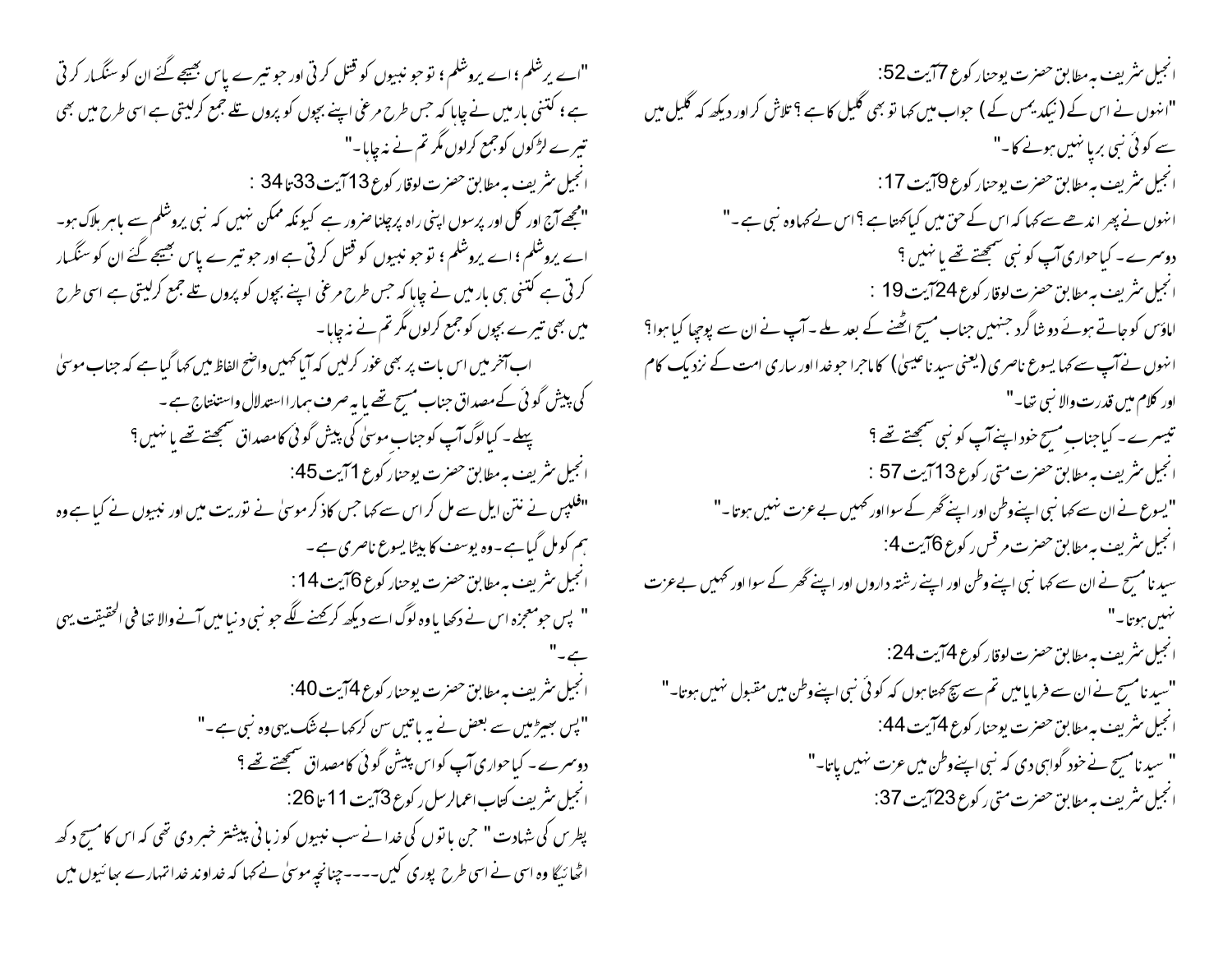چهارم- بیرَ بما گیا تھا کہ "تم اس کی سننا" (استشار کوع 18 آیت 15 ؛اعمالرسل رکوع 3 آیت 23)۔اس کی تکممیل یوں ہو ئی کہ جب جناب مسیح اپنے حوار یوں پطرس ، یعقوب اور یوحنا کے ہمراہ پہاڑ پر تھے نوان کے سامنےآپ کی صورت بدل گئی اور آپ کاچہرہ سورج کی ما نند چمکااور آپ کی پوشاک نور کی ما نند سفید ہو گئی اور دیکھوموسیٰ اور ایلیاہ آپ کے ساتھ باتیں کرتے ہوئے انہیں دکھا ئی دیئیے۔۔۔ایک نورا فی بادل نے ان پر سایہ کرلیا اور اس بادل میں سے آواز آئی کہ یہ میرا پیارا بیٹا ہے <sup>ج</sup>س سے میں حوش ہوں اس کی سنو۔(حصرت متی رکوع 17 آیت 1 تا 8 حصرت مرقس رکوع 9آيت 2 تا 8حصرت لوقار كوع 9آيت 28 تا 36)۔ یسجم - متنیلِ موسیٰ کی بابت پیش گوئی میں کہا گیا تھا کہ "اپنا کلام اس کے منہ میں ڈالوں گا اور حوکچھ میں اسے حکم دوں گاوہی وہ ان سے کھے گا" (استشنار کوع 18 آیت 18) دوسمروں کی نہیں خود جناب مسیح کی اپنی بابت په شہادت ہے۔ انجيل سثريف به مطابق حصرت يوحنا ركوع 7 آيت 16 تا 17: "میری تعلیم میری نہیں بلکہ میرے بھیجنےوالے کی ہے ۔اگر کوئی اس کی مرضی پر چلنا چاہے تووہ اس تعلیم کی با بت جان جائے گا کہ خدا کی طرف سے پامیں اپنی طرف سے کھتا ہوں۔" انجيل مثريف به مطابق حصرت يوحنار كوع 18يت28: "اپنی طرف سے کحچھ نہیں کرتا بلکہ حس طرح پاپ نے مجھے سکھایااسی طرح یہ باتیں کھتا ہوں۔" انجيل سثريف به مطابق حصرت يوحنار كوع 12 آيت 49 ما 50: " میں نے تحچہ اپنی طرف سے نہیں کہا بلکہ پاپ حس نے مجھے بھیجا اسی نے مجھ کو حکم دیا ہے کہ کیا کھوں اور کیا بولوں۔۔۔جو تحچھ میں کھتا ہوں جس طرح پاپ نے مجھ سے فرمایا ہے اسی طرح کھتا ہوں۔" انجيل مثريف به مطابق حصرت يوحنار كوع 14 آيت 10 : " یہ باتیں حومیں تم سے کھتاہوں اپنی *طر*ف سے نہیں کھتا بلکہ ماپ مجھ میں رہ کر اپنے کام کرتا ہے۔ انجيل سثريف به مطابق حصرت يوحنار كوع 14 آيت 24: "حو کلام تم سنتے ہووہ میرا نہیں بلکہ باپ کا ہے جس نے مجھے بھیجا۔" انجيل سثريف به مطابق حصرت يوحنا ركوع 17 آيت 8:

سے نہارے لئے مجھ ساایک نبی بریا کرے گا۔ حوکچھ وہ تم سے کھے اس کی سننا۔ اور یوں ہو گا کہ حبو شخص اس نبی کی نہ سدیگاوہ امت میں سے نیست و نا بود کردیاجائے گا۔ بلکہ سمو ئیل سے لے کر پچپلوں تک جنسے نبیوں نے کلام کیاان سب نےان دیوں کی خسر دی ہے۔" اعمالرسل رکوع 7آیت53,52 تابع ا ستفنس کی شہادت : "پہ وہی موسیٰ ہے جس نے بنی اسرائیل سے کہا کہ خدا تہارے بھائیوں میں سے تہمارے لئے مجھ ساایک نبی برپا کرے گا۔ ۔۔۔ نبیوں میں سے کس کو تہارے پاپ دادا نے نہیں ستایا ؟انہوں نے اس راستیاز (مسح) کے آنے کی پیشِ خبیر دینے والوں کو قتل کیا اور اب تم اس کے پکڑوانےوالے اور قاتل ہوئے۔ تم نے فرشتوں کی معرفت سے سٹریعت تو یا ئی پر عمل نہ کیا۔" اعماالرسل ركوع 28 آيت 33: " پولس کی شہادت : وہ اس سے ایک دن ٹھہر اگر کنثرت سے سے اس کے ہاں جمع ہوئے اور وہ خدا کی بادشاہی کی گواہی دے دے کر اور موسیٰ کی نوریت اور نبیوں کے صحیفو ں سے یسوع کی بابت سمجعاسمجعا کر صبح سے شام تک ان سے بیان کرتارہا۔" تیسرے۔کیاجناب مسج نے خود اس بات کا دعویٰ کیا کہ میں اس پیش گوئی کامصداق ہوں؟ انجيل سثريف به مطابق حصرت لوقار كوع 24 آيت 27: " موسیٰ سے اور سب نبیوں سے سثروع کرکے سب نوشتوں میں جتنی باتیں اس کے حن میں لکھی ہو ئی بیں وہ ان سمجادیں۔" انجيل سثريف به مطابق حصرت لوقار كوع 24 آيت 44 تا 45: "پھر اس نے ان سے کہا یہ میری وہ باتیں بیں حومیں نے تم سے اس وقت کہی تھیں حب تہارے ساتھ تھا کہ صرور ہے جتنی پاتیں موسیٰ کی توریت اور نبیوں کے صحیفوں اوز بور میں میری پابت لکھی ہیں پوری ہوں۔ پھر سید نامسیح نے ان کا ذہن کھولا تا کہ کتاب مقد س کو سمجیں۔ انجيل سثريف به مطابق حصرت يوحنار كوع 5آيت 46: "اگر تم موسیٰ کا یقین کرتے تومیرا بھی یقین کرتے اس لئے کہ اس نے میرے حق میں لکھاہے۔"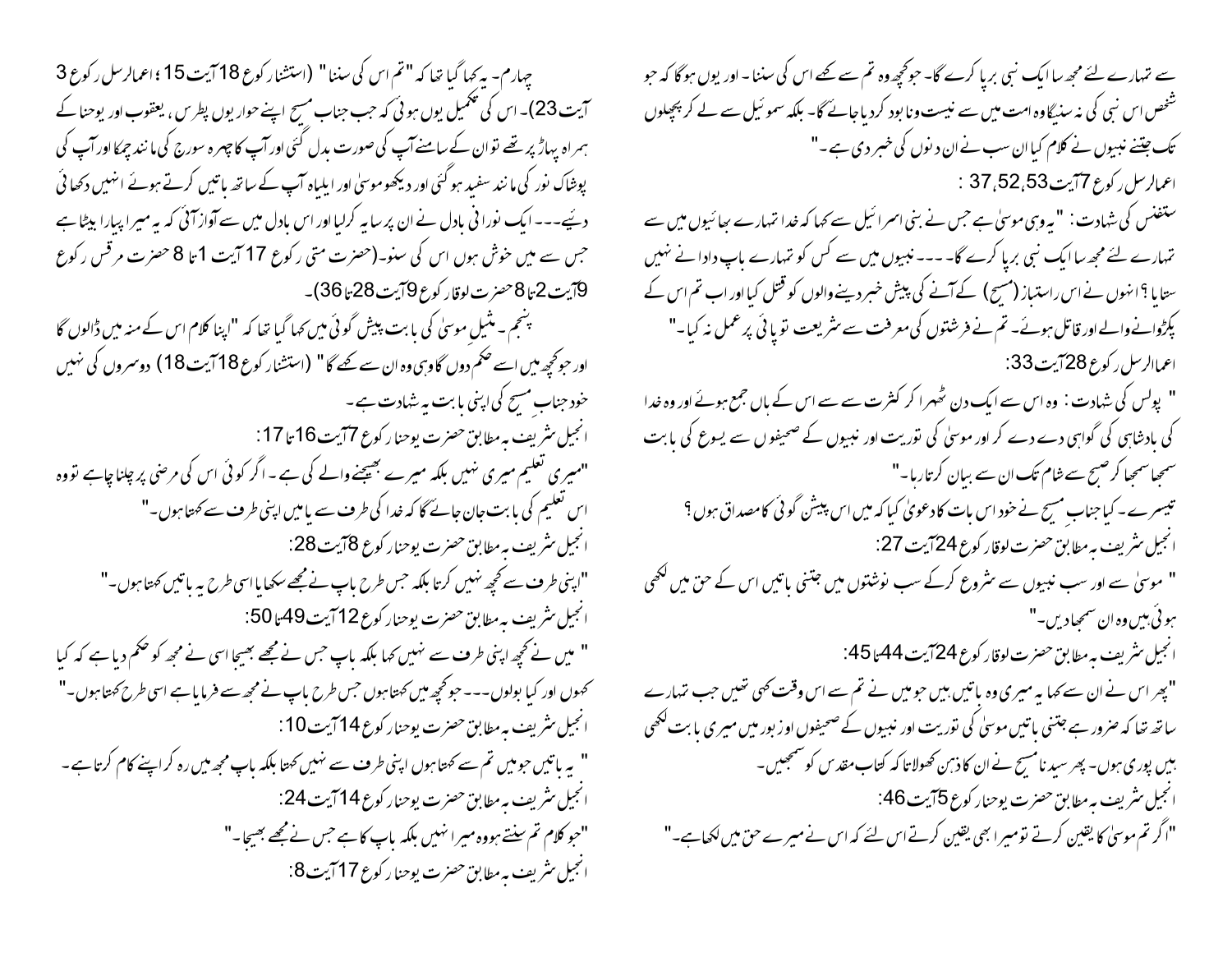"میں تم سے کھتا ہوں کہ خدا کی بادشاہی تم سے لے لی جائے گی اور اس قوم کو حواس کے پھل لائے دیدی جا ئیگی۔اور حبواس پتھرپر گرے گا گلڑے گلڑے ہوجائے گالیکن حس پر وہ گریگا اسے پیس ڈالے انجيل سثريف به مطابق حصرت لوقار كوع 20 آيت 17 تا18: " حب پتھر کومعماروں نے رد کیاوہی کونے کے سمرے کا پتھر ہوگیا۔حبو کوئی اس پر گرے گا اس کے گلڑے گلڑے ہوجا ئینگے لیکن حس پروہ گرے گا اسے پیس ڈالے گا-" اس پیش گوئی کے صمن میں ایک بات قابل عوٰر ہے کہ جب آپ کے حواری پطرس نے استشنا کی پیش گوئی کامصداق جناب مسج کو بتایا (اعمالرسل رکوع 3 آیت 11 تا 26) توایک توجہیہ یہ پیش کی کہ "ابرہام" اور اضحاق اور یعقوب کے خدا یعنی ہمارے باپ دادا کے خدا نے اپنے خادم یسوع کوجلال دیا-" (آیت 13) کیونکہ خدا نے حصرت ابراہیم سے کہا" تیری اولاد سے دنیا کے سب گھرانے بر کت پائیں گے۔" (آیت 25) اسی طرح سے شہید اول ستفنس نے بھی پہ جملہ استعمال کیا ( اعمالرسل رکوع 7آیت 32) ۔اس سے یہ بات اظر من الشمس ہوجاتی ہے کہ جناب موسیٰ کی پیش گوئی کے مصداق کا شجرہ نسب یعقوب بن اسحاق بن ابراہیم سے ملنا چاہئے یہ کہ اسماعیل بن ابراہیم سے۔ جناب مسیح یعقوب بن اسحاق بن ابراہیم کی نسل سے تھے (دیکھئے حصرت متى ركوع 1 آيت 1 تا 16 اور حصرت لوقار كوع 3 آيت 23 تا 28)-کیا یہ بات اپنے اندر وزن نہیں رکھتی کہ پائبل میں بار بار "ابرمام اور اصحاق اور یعقوب کا غدا" كاذكر ہے ليكن ايك مرتبہ بھى" ابرہام اور اسماعيل كا غدا 12\* كا ذكر نہيں۔ مندرجہ ذيل مقامات پر"ا برہام اور اصحاق اور یعقوب کاخدا" کا ذکر ہے ۔ بائبل مقد س کتاب خروج رکوع 3 آیت 6و15و16 - رکوع 4 آیت 5رکوع 6 آیت 3 پہلاسلاطین رکوع 18 آیت 36 ۔پہلا تواریخ رکوع 29 آیت 18 دوسرا تواریخ رکوع 30 آیت 6 حصرت متى ركوع 22 آيت 32حصرت مرقس ركوع 12 آيت 26 حصرت لوقا ركوع 20 آيت 37اعمالرسل رکوع3 آیت13 رکوع 7آیت32۔ مندر حد ذیل مقامات پر "ابرہام اور اصحاق اور یعقوب "سے عہد کا ذکر ہے ۔

" حبو كلام نونے مجھے پہنچا یاوہ میں نے ان کو پہنچا یا۔" انجيل سثريف به مطابق حصرت يوحنار كوع 17آيت 14 : "میں نے تیرا کلام پہنچادیا۔" صرف یہی نہیں کہ آپ نے کلام خدا پہنچایا بلکہ آپ خود بہ نفس نفیس کلام خدا تھے۔ انجيل س<sub>شر</sub>يف به مطابق حصرت يوحنار كوع 1 آيت 1 : " ابتدامیں کلام میں تھااور کلام خدا کے ساتھ اور کلام خدا تھا۔" به مطابق حصرت یوحنار کوع 11یت 14: " او ر کلام مجسم ہوا اور فضل اور سچائی سے معمور ہو کر ہمار سے درمیان ریا اور ہم نے اس کا ایسا جلال دیکھاجیسا باپ کے اکلوتے کاجلال۔" انجيل مثر يف خط اول حصرت يوحنار كوع 1 آيت 1 : " اس زندگی کے کلام کی بابت حوابتدا سے تھااور جے ہم سنا اور اپنی آنکھوں سے دیکھا بلکہ عوٰر سے دیکھااور اپنے ہاتھوں سے چھوا۔" انجيل مثريف كتاب مكاشفه ركوع19 آيت 11 تا 13: " پھر میں نے آسمان کو کھلاہوا دیکھا اور کیا دیکھتا ہوں کہ ایک سفید گھوڑاہے اور اس پر ایک سوار ہے حبوسجا اور برحق کھلاتا ہے --- اس کا نام کلام خدا کھلاتا ہے -" سورەآل عمران آيت39: أَنَّ اللَّهَ يُبَشِّرُكَ بِيَحْيَـــي مُصَدِّقًا بِكَلِمَةٍ مِّنَ اللَّهِ َ موره آل عمران آيت 45: ۚ إِذْ قَالَتِ الْمَلاَّئِكَةُ يَا مَرْيَمُ إِنَّ اللَّهَ يُبَشِّرُكَ بِكَلِمَة مِّنْهُ اسْمُهُ الْمَسيحُ عِيسَى ابْنُ مَرْيَمَ سشٹم- " حو کوئی میری ان یا توں کو حن کووہ میرا نام لے کر کھے گا نہ سے تو میں ان کا حساب اس سے لوں گا" (استشنار کوع 18 آیت 19 ) یا "حبوشخص اس نبی کی نہ سنے گاوہ امت میں سے نیبت ونابود کردیاجائے گا۔" ( اعمالرسل رکوع3آیت23) اس کامصداق کون ہے ؟ جناب مسح نے خود کھا: انجيل سثريف به مطابق حصرت متى ركوع 21 آيت 43 تا 44: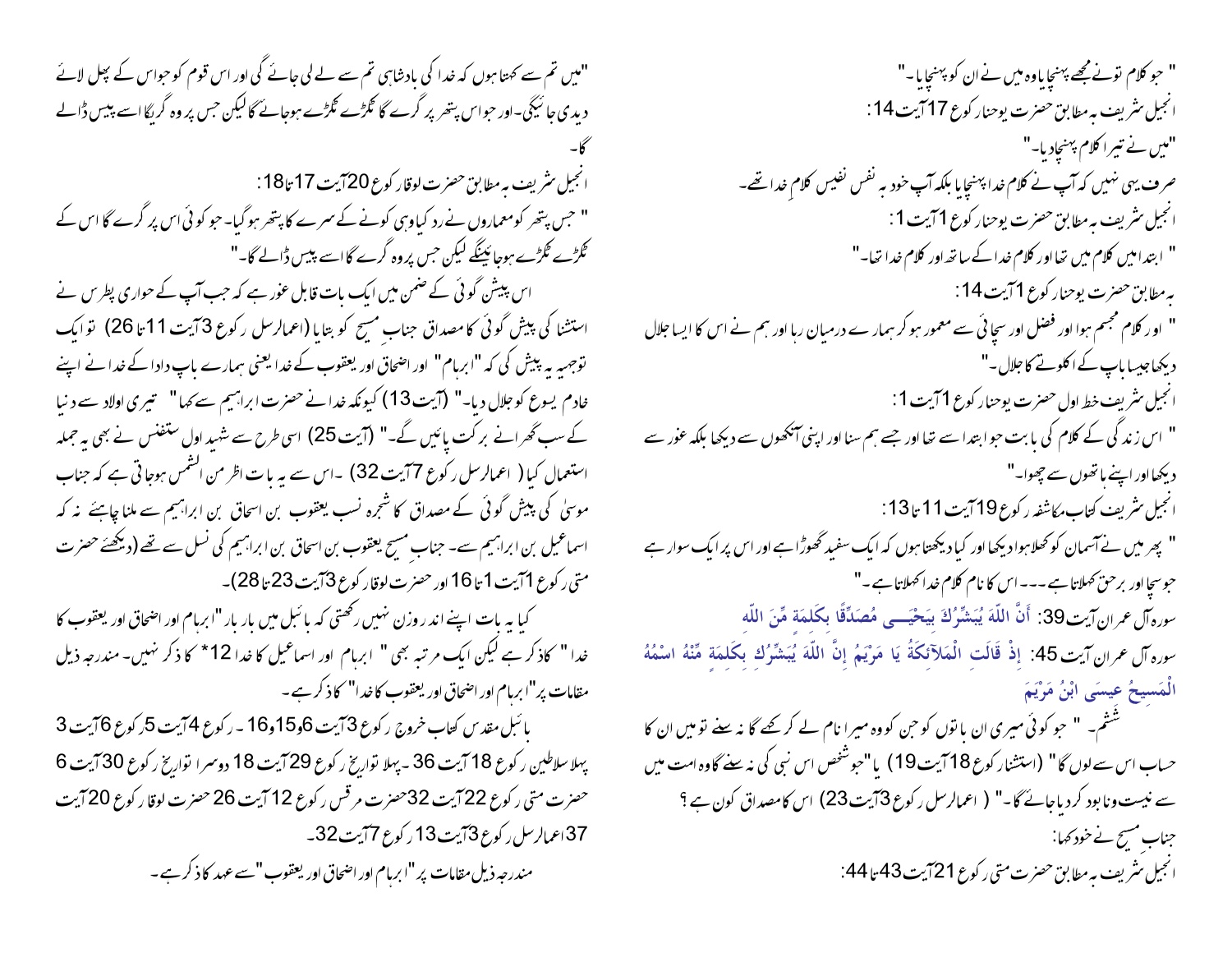حواله جات

1۔ یا ئبل سے قرآن تک" حصرت مولانا رحمت اللہ صاحب کیپرا نوی کی شہر ہ آفاق تالیف" اظہار الحق" كاارد و ترحمه اور ستُرح تحقيق ترحمه مولاناا كبر على صاحب ستُرح وتحقيق : محمد تقي عثما في مكتبه دارا العلوم كراجي اشاعت اول 1388 بجري صفحه 21 (محوله بالا الفاظ مفتي محمد شفيع صاحب كے بين)-2۔ مولانا محمد تقی عثمانی (مرتب ) پائبل کیا ہے ؟ مکتبہ دارا العلوم ۔ کراچی ۔اشاعت اول حولائی 1973 صفحه 7 (بيان ناظم مكتبه داراالعلوم)-3- بائبل كياہے ؟" صفحه 7 (بيان ناظم مكتبہ دارالعلوم)-4- ہندوستانی اخبار " ٹائیز آف لندن" بحوالہ" یا ئبل کیاہے ؟" صفحہ 4و7و10 ۔ 5- مائبل كياہے ؟صفحه92 (اشتهار) 6۔ پائبل کیاہے؟صفحہ92 (اشتہار) 7۔ اس صنمن میں ملاحظہ کیچئے گنتی رکوع 12 آیت 6تا 8٪ تب اس نے ( غداوند خدا نے ) کہا میری پاتیں سنواگر تم میں کو ئی نبی ہو تومیں حوخداوند خدا ہوں اسے رویامیں دکھا ئی دوں گااور خواب میں اس سے باتیں کروں گا۔ پرمیراخادم موسیٰ ایسا نہیں ہے۔وہ میرے سارے خاندان میں اما نتدار ہے۔میں اس سےمعموں میں نہیں بلکہ رو برواور صریح طور پر پاتیں کرتا ہوں اور اسے خدا کا دیدار بھی نصيب ہوتا ہے۔" 8۔ تجرید البخاری -" اصل عربی ور ترحمہ اردوملک دین محمد اینڈسنز لاہور باب کیف کان بد الوحی الی رسول متَقَلِّيَتِهُ \_ عديث نمسر 2صفحه 4و5-

Hendrikesn William A Commentary on the Gospel Of <sub>-9</sub> John (A Geneva Series Commentary) The Banner of Truth 1961 p.69. خروج ركوع 27يت 24 ركوع 6آيت 8 ركوع 32آيت 13 ركوع 33آيت 1 پهلا احبار ر کوع 26 آیت 42 گنتی ر کوع 32 آیت 11 استشنار کوع 1 آیت 8 ر کوع 6 آیت 10 ر کوع 9 آيت 5 و27 رکوع 29 آيت 13 رکوع 30 آيت 20 رکوع 34 آيت 4 دوسراسلاطين رکوع 13 آيت 23 پهلا تواريخ رکوع 16 آيت 16 و17 زېور 105 آيت 9 تا 10 پرمباه 33 آيت 26 حصرت لوقار کوع 13 آیت 28۔

مندرجہ بالا مقامات کامطالعہ قاری پر روز روشن کی طرح عیاں کردے گا کہ غدا کا وعدہ کس خاندان سے تھا اور پیش گو ٹی کامصداق کون تھا۔ سابقہ صفحات کےمطالعہ نے بہ بات واضح کردی ہوگی کہ اگر پائبل کو خود اپنی تفسیر کرنے کی اجازت دی جائے اور پائبل کے مصنفین کو اپنےمعانی متعین کرنے کاحق دیاجائے تو قطعاً اس بات

کے مارے میں کوئی ننگ وشبہ کی گنجائش نہیں رہتی کہ مثیل موسیٰ کون ہے ؟ تکمیل نبوت کس پر <sup>م</sup>بو فیَ ؟وه حس نے <sub>ک</sub>ھا "موسیٰ در نوریت دربارہ من نوشہ است"